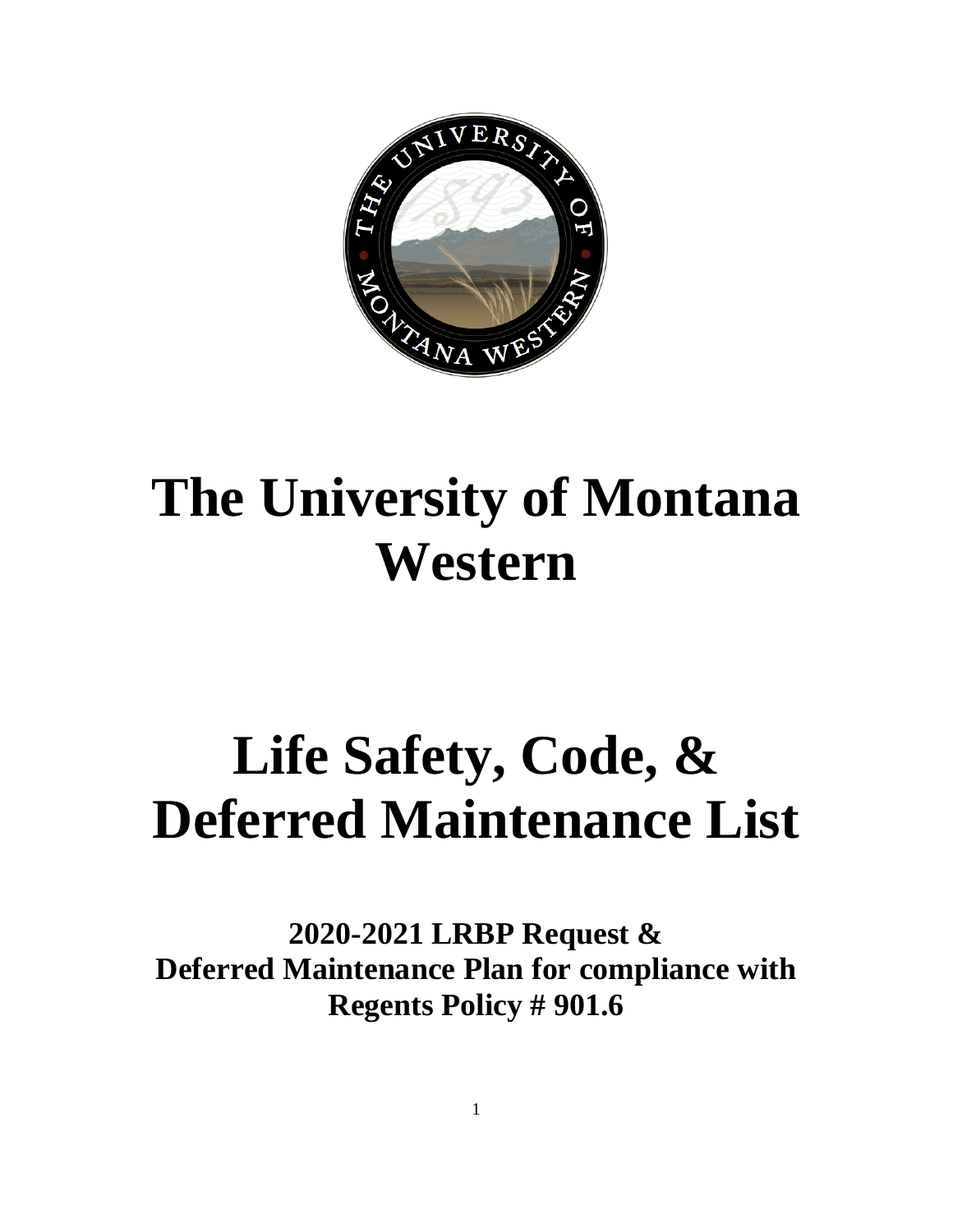# **The University of Montana Western Life Safety, Code & Deferred Maintenance List 2020-2021 LRBP Request**

# **Life Safety/Code**

# • **Renovation of Block Hall \$12,000,000**

(Life Safety/Deferred Maintenance)

Block Hall presently houses the Environmental Science and Biology programs, which are two of the fastest growing departments at The University of Montana Western. There are six wet labs in use, with three being on the third floor and three on the second floor. Some of these lab spaces contain fume hoods, but the lab's ventilation is part of the entire building's air circulation system. This results in contaminated air from the labs being redistributed throughout the rest of the building in the event of an accident. The labs almost entirely contain original equipment from the building's construction in 1969 and are in desperate need of upgrades.

The scope of the proposed Block Hall project would include a renovation and asbestos abatement of the existing building in order to update obsolete classroom and laboratory spaces. This renovation is required to accommodate the growing Science programs and bring the building up to modern life safety and air quality code. Along with the need for increased space, modern laboratory equipment and ventilation systems are required to provide a safe learning and laboratory environment. The building will be reprogrammed and offer the updated classroom and lab spaces required to safely accommodate these rapidly growing science and mathematics programs.

• **Emergency Access Roadway \$750,000**

(Life Safety/Fire Access)

Due to poor and unsafe access on the east side of campus, a new access road and fire lane is needed. This project would provide a new fire lane access that would extend from Cornell Street to the P.E. Complex. The P.E. complex was constructed in a hillside on the east side of campus. The grading in the vicinity of this complex has created several roadway, walking, and parking areas with steep inclines. This has resulted in several incidents where vehicles have slid off the road and pedestrians have fallen and been injured in icy or slick conditions.

In addition, the existing road does not accommodate emergency vehicles. It is an area of critical concern for the Dillon Fire Department. A new fire access lane will improve parking access, resolve the severe incline of various areas, improve service and delivery access and solve the emergency vehicle access problem.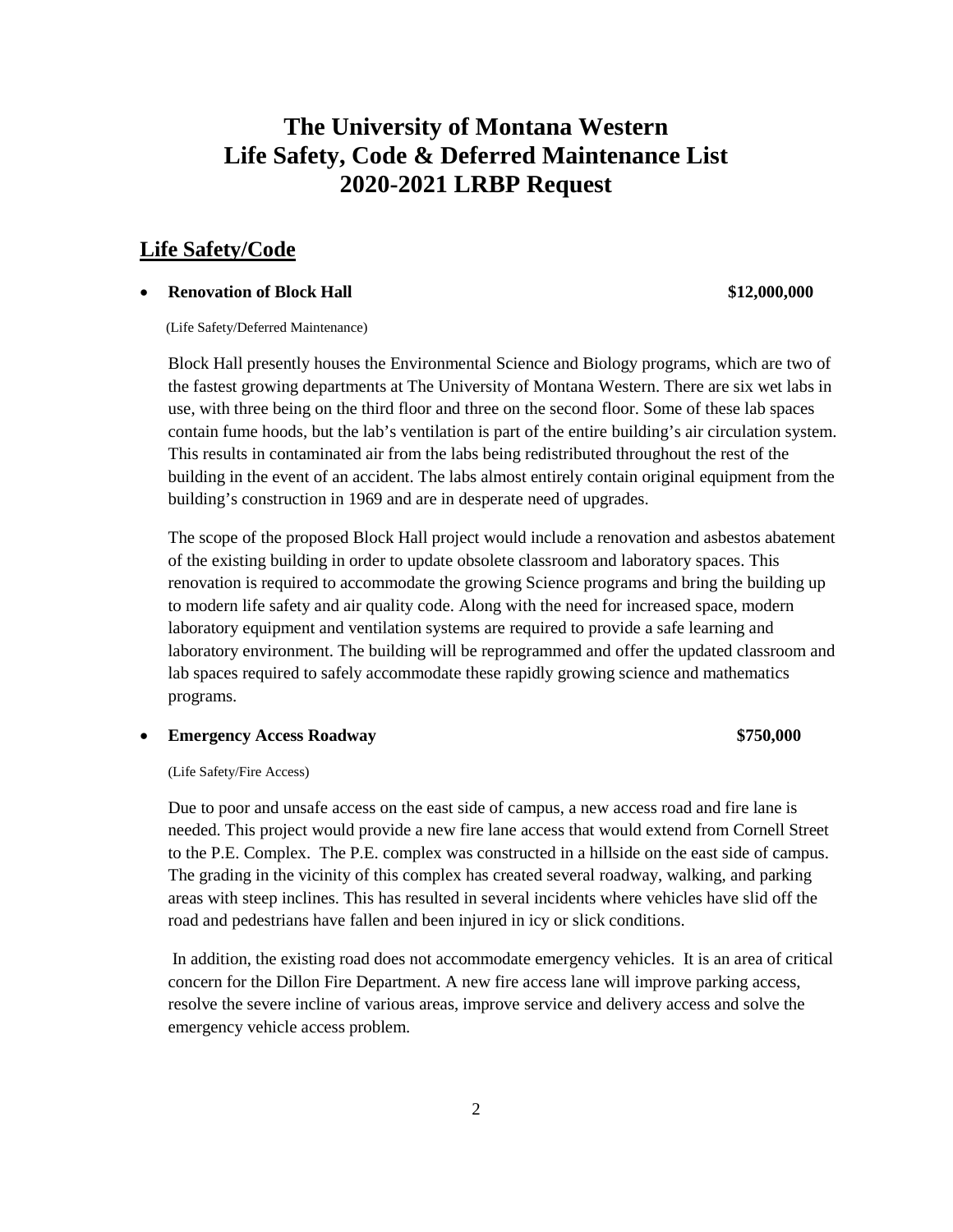# • **Seismic Stabilization Throughout Campus \$100,000**

## (Life Safety)

In 2010, The University of Montana Western campus had Tier 1 evaluations completed per the ASCE 31-03 Seismic Evaluation of Existing Buildings. These reports provided immediate, midterm, and long-term recommendations to ensure any stability issues are addressed. Many of the older buildings are in need of a Tier 2 evaluation to better identify any potential structural issues. This project would fund Tier 2 then Tier 3 evaluations on the recommended buildings.

# • **Emergency Generator for Safe Refuge Area \$70,000**

# (Life Safety)

The University of Montana Western facilities are a designated location for safe refuge during inclement weather emergencies and other catastrophic emergencies such as earthquakes. As such, UMW requires redundancies for heat and electricity to sustain up to several hundred students and community members for safe refuge until the emergency conditions have passed. Electrical generation for heat and lights and other emergency medical services is required. The University has acquired a 175 KW generator and needs funds to properly connect the generator to the facilities.

# • **Disability Access Renovations \$750,000**

### (Code/Life Safety)

The Atlantic Street interface with campus needs to be redesigned and repaired. The entire sidewalk and retaining wall along the street has degraded and is crumbling. The sidewalk is currently as much as three feet above the level of the street and does not allow ADA access to the entire front side of campus. The sidewalk needs to be removed, and rebuilt with provisions for ADA access to the campus.

The campus has many aging elevators and ADA lifts in service that require constant attention from factory technicians. The Block Hall elevator was installed in the 1970s and many components are in need of an upgrade. A few of the ADA lifts are difficult to keep operational and are in need of replacement.

# • **Replace Sidewalks on Campus \$150,000**

### (Code/Life Safety)

This project is intended to replace only the most severely damaged sidewalks on the campus. The cracked and broken concrete sidewalks are in a state of disrepair, and many have been patched so many times that total replacement is necessary. This project will make the campus more accessible to people with disabilities, alleviate tripping hazards and improve the aesthetic quality of the campus.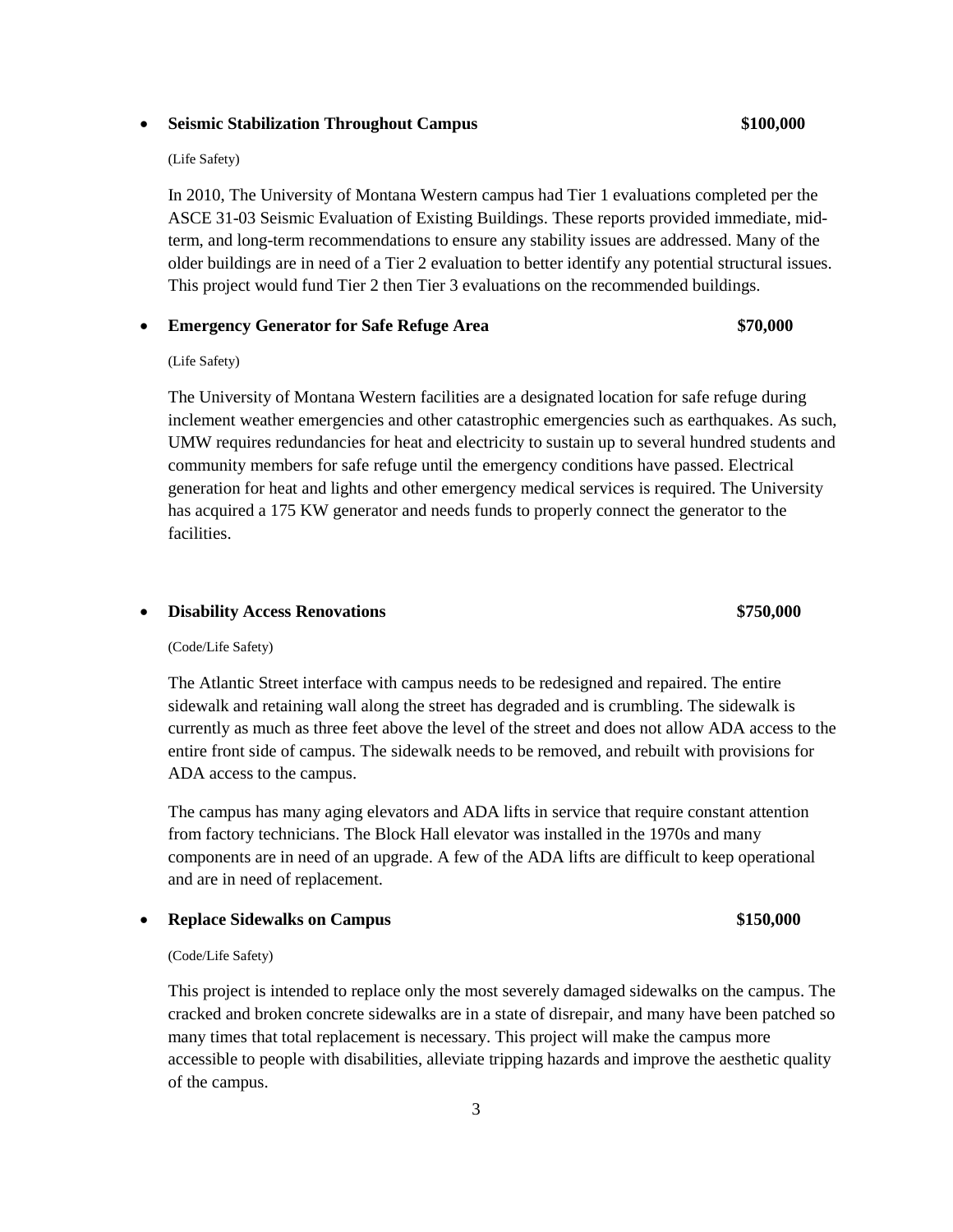# • **Enhance Campus Lighting \$100,000**

### (Life Safety/Deferred Maintenance)

The Montana Western campus grounds and buildings contain many light fixtures of varying types. Upgrading light fixtures is an ongoing process that lowers the campus utility cost, lowers ongoing maintenance costs, and increases safety/security by reliably keeping the necessary areas properly illuminated.

Currently, a majority of the campus utilizes fluorescent lighting. The existing fluorescent fixtures and ballasts need to be replaced with LEDs in order to reduce utility and maintenance costs.

The campus has many different light poles from different eras. Many have been retrofitted with LED lights to lower operation and maintenance costs, but there are several poles that need to be completely replaced due to damage.

# • **Campus Key System Replacement – Electronic Access \$750,000**

(Life Safety/Deferred Maintenance)

The current campus lock system utilizes a combination of master keys and individual keys for specific locks that are checked out to individuals on an as needed bases. An electronic card access lock system is needed in order to increase security to buildings and sensitive spaces inside. The electronic lock system is also necessary to allow the Campus to perform immediate lockdowns when necessary.

# **Deferred Maintenance**

# • **Repair/Replace Utilities; Electrical & Mechanical Upgrades \$500,000**

(Code/Deferred Maintenance)

The campus has many outdated and obsolete mechanical and electrical systems that are in need of replacement. Some existing electrical systems are no longer adequate for the current electrical loads and lack the reliability and safety required for continued operation.

- Campus Electrical Primaries:
	- o Many buildings are still utilizing very old electrical primary services. The primary conductors and transformers need to be replaced in order to maintain reliable power distribution to the campus.
- Business and Technology Building:
	- o Replace the remaining original wiring. Many areas in this building still utilizes original wiring and load panels from 1924.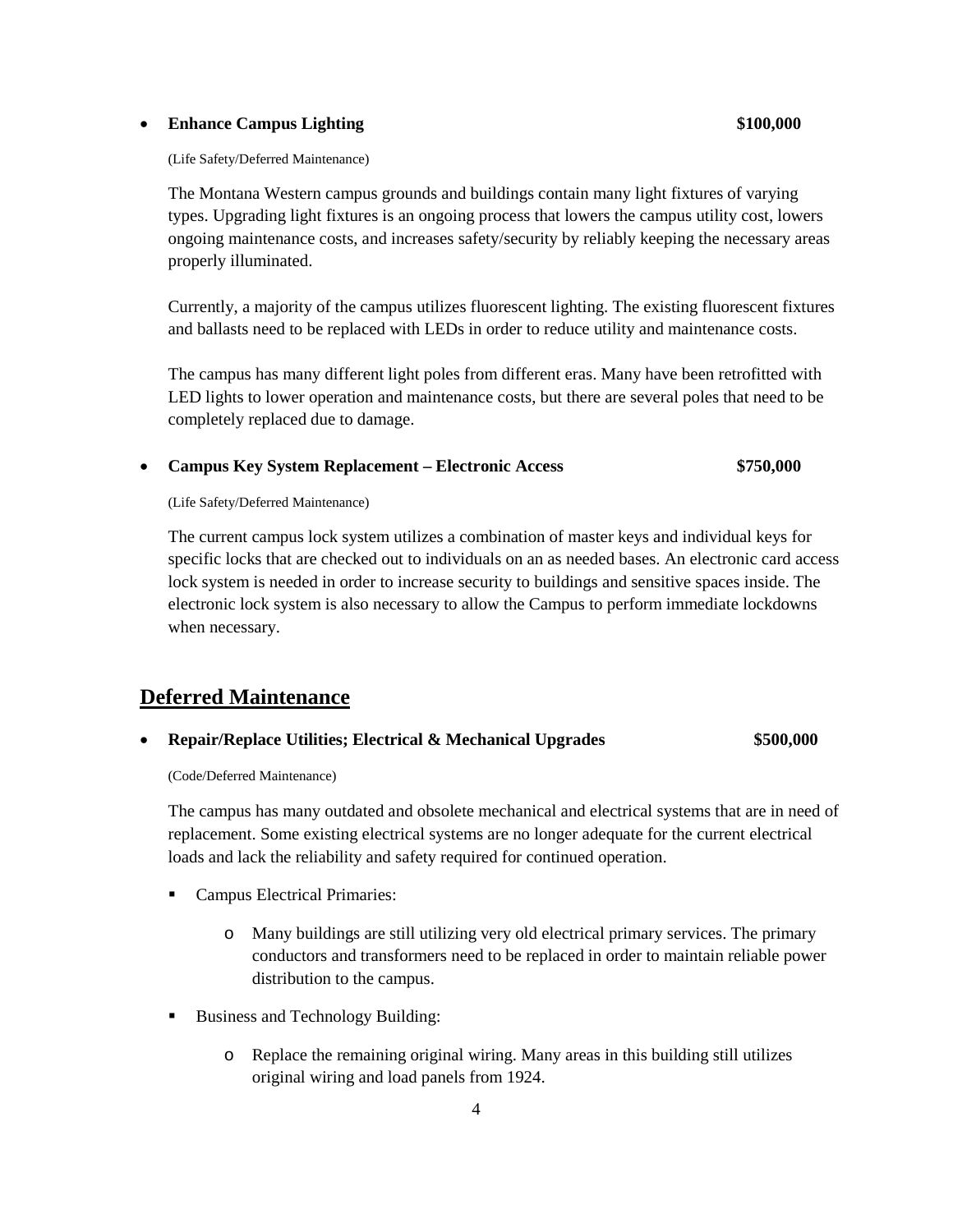- Administration building:
	- o The electrical panels serving the main floor and the basement have no more breaker spaces available. These panels and the associated circuits have not been upgraded since the building was constructed in 1969. Many areas are in need of increased capacity to accommodate modern office equipment.
- Business and Technology Building:
	- o Return air ducting needs to be installed in order to reduce overheating the building in the summer and decrease steam usage in the winter. The system needs to have individual zone control with VAVs to avoid over ventilating unoccupied spaces.

# • **Repair/Replace Water and Sewer Systems \$100,000**

## (Deferred Maintenance)

Several portions of the domestic water supply and sewer systems are outdated and reaching their effective end of life. For example, areas from the secondary sewer line from Main Hall to the city sewer as well as campus sewer lines from the Business & Technology Building and Mathews Hall to Cornell Street are deteriorating. These lines have collapsed on a couple occasions and backed up the entire building. This project will repair or replace portions of the domestic water supply and campus sewer system.

The campus irrigation consists of many different systems that have been installed over last fifty years. Many of the valves no longer close completely and many areas are stilled hand watered with hoses and above ground sprinklers. Several large main line valves need to be replaced to stop the loss of irrigation water, and automatic sprinklers need to be installed in several areas. This will reduce both water usage, and the labor needed to manually move sprinklers.

# • **Campus Wide Building Envelopes including Roof Replacements \$423,000**

# (Deferred Maintenance)

Various envelope projects are required across campus including repairing foundations, windows, tuck pointing masonry joints, exterior painting/sealing, and roof replacements. The Business and Technology building was constructed in 1924 and is in need of foundation repairs, window replacement, and roof replacement. Similar conditions occur at the Engineers House, the Chancellor's Residence, and the Main Hall elevator tower. The Library/Admin Building still utilizes the original single pane aluminum windows. These poorly insulated windows make it very difficult to maintain a comfortable environment for the occupants and are the source of a large amount of energy loss.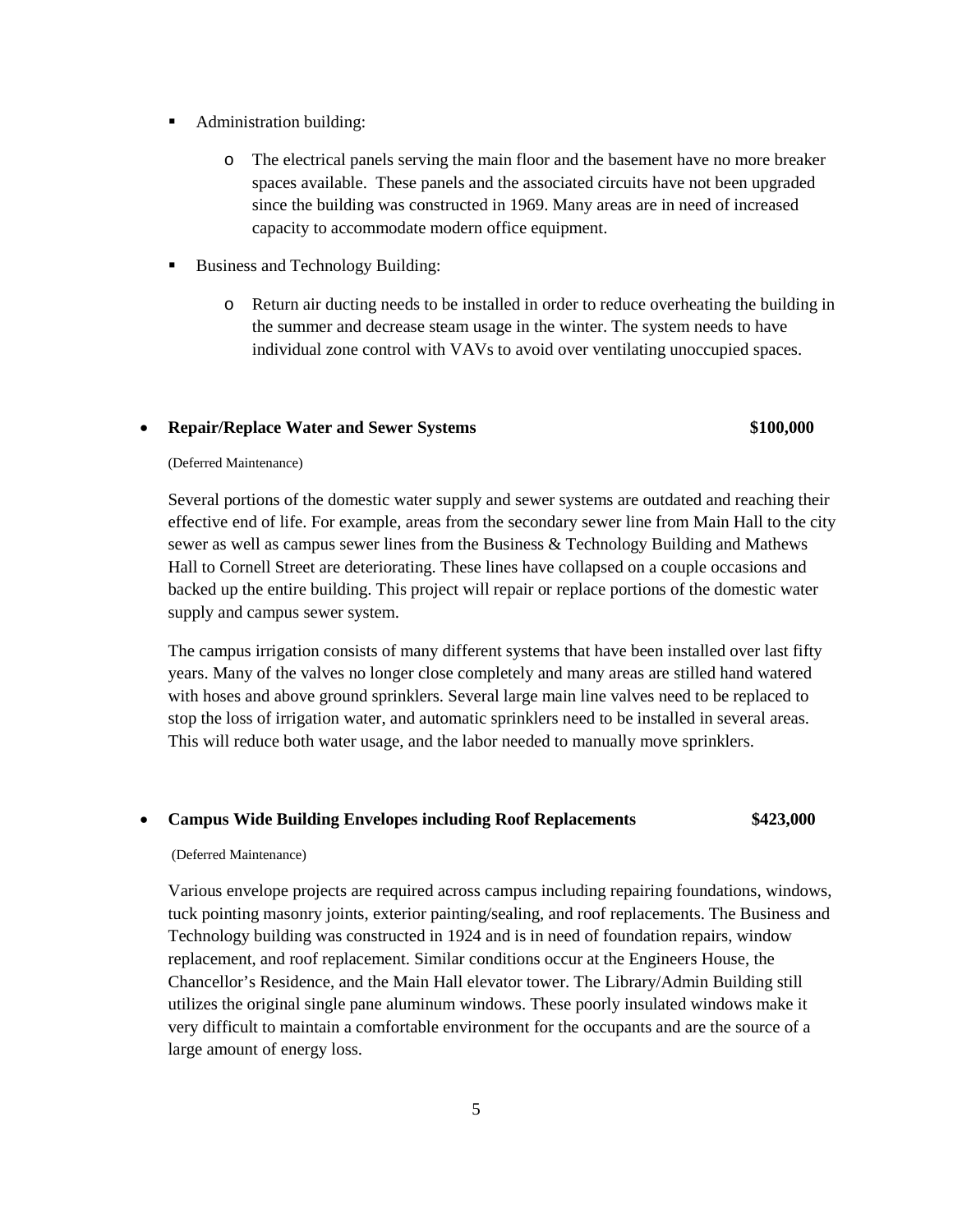### • **Classroom Renovations \$100,000**

### (Deferred Maintenance)

The University of Montana Western's inventory of classroom and teaching laboratories has a wide range of deferred maintenance and upgrade needs. This request is for funding to continue upgrading furnishings, media, and finishes in classroom facilities.

# • **Campus Wide Carpet and Flooring Replacement \$80,000**

# (Deferred Maintenance/Life Safety)

Throughout campus there are areas where the flooring has deteriorated to the point that it is unsightly and in some instances unsafe. The proposed work will remove damaged flooring and replace it with a new and appropriate floor covering.

# • **Campus Wide Asbestos Abatement \$920,000**

# (Deferred Maintenance & Renovation)

There are many buildings on the University Campus that still contain asbestos throughout their construction materials. Much of the asbestos containing materials have been encapsulated, but require abatement any time work is performed in the area.

# • **Campus Heat Upgrade \$2,000,000**

## (Deferred Maintenance)

With the installation of the new low pressure boiler in the heating plant, Western is taking the first steps in reducing the number of man hours required to operate the heating plant. A new low pressure boiler, installed spring 2018, will allow the plant staff to perform necessary preventative maintenance throughout the campus mechanical systems during the spring, summer, and fall. The next step in reducing dependence on the high pressure boiler system is to install low pressure hot water boilers in four major State side areas. These include Block Hall,

Administration/Library/STC, Main Hall, and Roe House. Each of the four sites currently utilizes hot water generated by a steam to water heat exchanger in the respective mechanical rooms. Site specific high efficiency water boilers will eliminate hundreds of feet of aging and leaky steam and condensate lines. This will greatly increase the efficiency of the campus heating system and lower utility bills while providing increased maintenance hours as well as a more reliable system. The Auxiliary buildings and a couple state side buildings would continue to be served by the low pressure steam boiler in the heating plant with the high pressure boiler acting as emergency backup.

Each site will need a natural gas service installed, the existing heat exchangers removed, and new boilers installed. Multiple small boilers will be installed in each location to provide efficient operation in the shoulder seasons and offer mechanical redundancy during the coldest months.